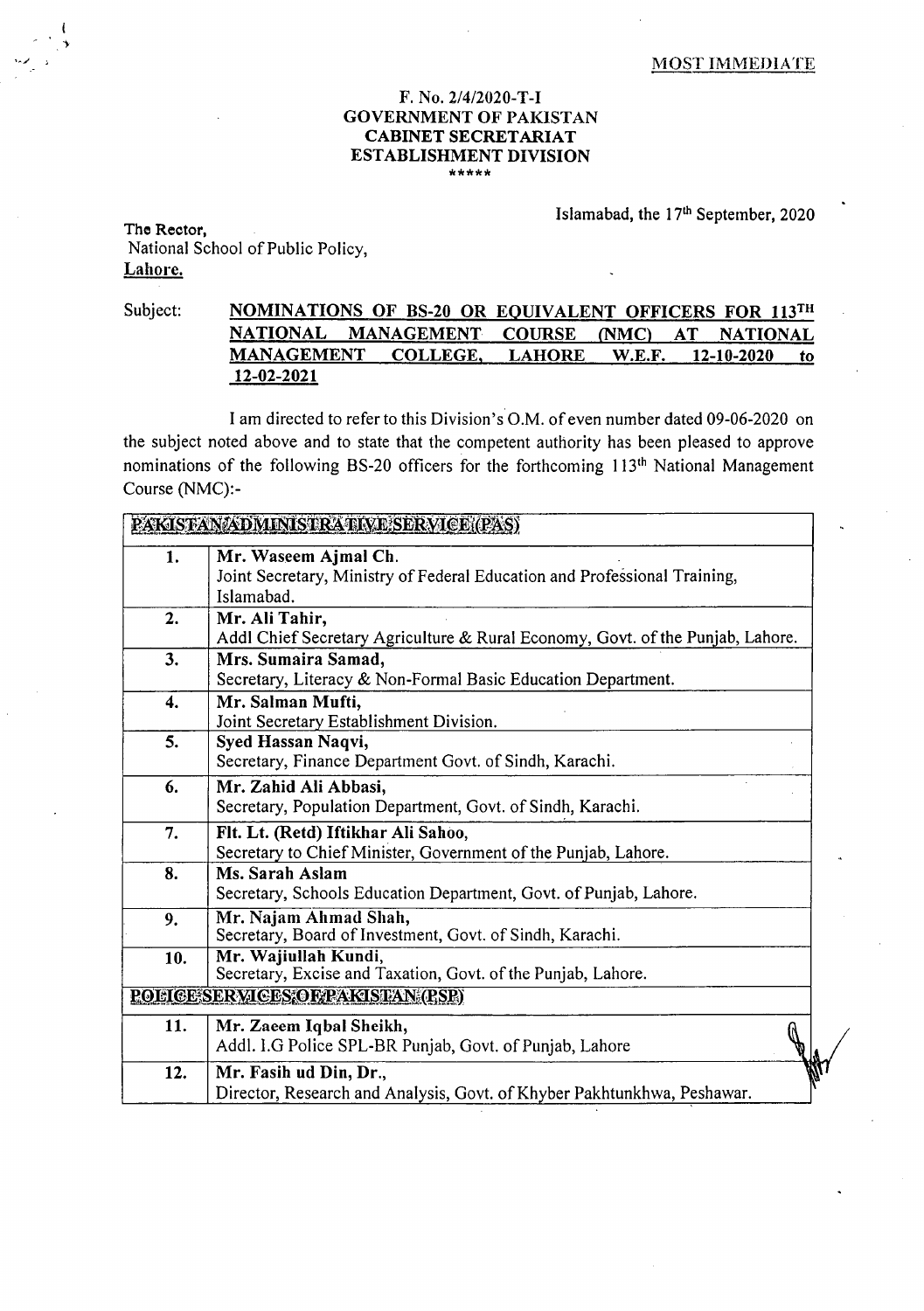| 13. | Mr. Munir Ahmed Sheikh,<br>Director FIA, Sindh Zone-1, Karachi                               |  |
|-----|----------------------------------------------------------------------------------------------|--|
|     |                                                                                              |  |
| 14. | Mr. Abdul Saeed Naveed Capt.(R),                                                             |  |
| 15. | Dy. Commandant F.C. Khyber Pakhtunkhwa, Peshawar.<br>Mr. Sabir Ahmed,                        |  |
|     | Project Director N.F.S.A. NTL. Police Bureau Islamabad.                                      |  |
|     | SECRETARIAT/GROUP!(SC)                                                                       |  |
| 16. | Hafiz Abdul Hadi Bullo,                                                                      |  |
| 17. | Joint Secretary, Finance Division, Islamabad.<br>Dr. Zulfiqar Ali Shalwani,                  |  |
|     | At the disposal of Govt. of Sindh, Karachi.                                                  |  |
| 18. | Mr. Allah Yar,                                                                               |  |
|     | O.S.D. Estt. Div. Islamabad.                                                                 |  |
| 19. | Mr. Kaushif Gulzar,                                                                          |  |
|     | Commissioner, Sindh Employee Social Society Institute, Karachi.                              |  |
| 20. | Mr. Irfan Aman Yusufzai                                                                      |  |
|     | DG, BISP, Govt. of Khyber Pakhtunkhawa, Peshawar.<br>FOREIGN SERVICE OF PAKISTAN (FSP)       |  |
| 21. | Ms. Momina Bandey Rathore,                                                                   |  |
|     | DG (Research), M/o Foreign Affairs, Islamabad.                                               |  |
| 22. | Mr. Murad Ashraf Janjua,                                                                     |  |
|     | Chief of Protocol, M/o Foreign Affairs, Islamabad.                                           |  |
| 23. | Mr. Rizwan Saeed Sheikh,<br>Ambassador, OIC Jeddah.                                          |  |
| 24. | Mr. Malik Muhammad Farooq,                                                                   |  |
|     | Ambassador, Warsaw.                                                                          |  |
| 25. | Mr. Shehryar Akbar Khan,                                                                     |  |
|     | Ambassador, Belgrade.                                                                        |  |
|     | PAKISTAN AUDIT & ACCOUNTS SERVICE (PA&AS)                                                    |  |
| 26. | Mr. Shehzad Hasan,<br>Director General (Accounts), CGA Office, Islamabad.                    |  |
| 27. | Ms. Naveeda Salam,                                                                           |  |
|     | Director General (F&A), BISP, Islamabad.                                                     |  |
| 28. | Mr. Shahzad Naim,                                                                            |  |
|     | Director (Finance) KRL, Rawalpindi.                                                          |  |
| 29. | Mr. Muhammad Saeed Kalwar,<br>Chief Finance & Accounts Officer, Cabinet Division, Islamabad. |  |
| 30. | Mr. Adnan Rafique,                                                                           |  |
|     | Member (Finance) Pakistan Aeronautical Complex (PAC) Board, Kamra.                           |  |
| 31. | Mr. Shehraz Manzoor Haider,                                                                  |  |
|     | Director General (B&A), AGP Office, Islamabad.                                               |  |
|     | <b>INLAND REVENUE SERVIC (IRS)</b>                                                           |  |
| 32. | Mr. Shahid ul Hassan Chattha,                                                                |  |
| 33. | Commissioner-IR (Appeals-I), Lahore.<br>Mr. Muhammad Tahir,                                  |  |
|     | Accountant Member, Appellate Tribunal, Branch-I, Lahore.                                     |  |
| 34. | Mr. Mohammad Farooq Azam Memon,                                                              |  |
|     | Commissioner, Inland Revenue (Appeals), Hyderabad.                                           |  |
| 35. | Syeda Naureen Zahra,                                                                         |  |
|     | Commissioner, Corporate RTO, Lahore.                                                         |  |
| 36. | Mr. Nasir Khan,<br>Director General, NAVTAC, Islamabad.                                      |  |
|     | PAKISTAN CUSTOM SERVICE (PCS)                                                                |  |
| 37. | Mr. Muhammad Asghar Khan,                                                                    |  |
|     | Director, Directorate General of I&I-FBR, Islamabad.                                         |  |
|     |                                                                                              |  |

 $\mathbf i$ 

À.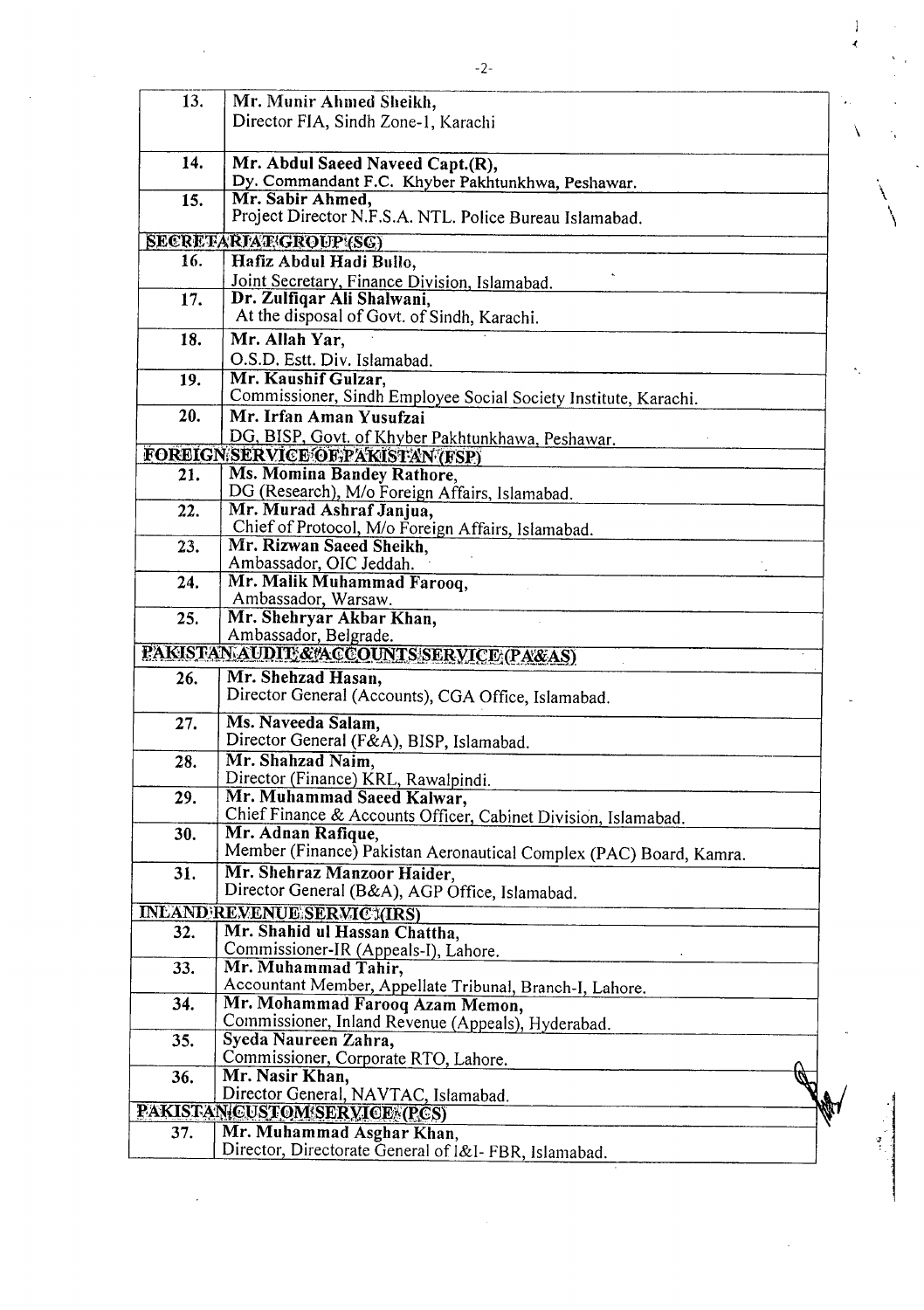| 38.<br>Ms. Zeba Azhar<br>Director Directorate of R&A (Customs), Islamabad.<br><b>MINISTRY OERAILWAYS</b><br>(Commercial & Transportation Group)<br>39.<br>Mr. Muhammad Sufian Sarfraz Dogar,<br>Chief Personnel Officer, Pakistan Railway HQ, Lahore.<br><b>MINISTRY OF RAILWAYS</b><br>(Civil Engineer Department) |  |
|---------------------------------------------------------------------------------------------------------------------------------------------------------------------------------------------------------------------------------------------------------------------------------------------------------------------|--|
|                                                                                                                                                                                                                                                                                                                     |  |
|                                                                                                                                                                                                                                                                                                                     |  |
|                                                                                                                                                                                                                                                                                                                     |  |
|                                                                                                                                                                                                                                                                                                                     |  |
|                                                                                                                                                                                                                                                                                                                     |  |
|                                                                                                                                                                                                                                                                                                                     |  |
|                                                                                                                                                                                                                                                                                                                     |  |
| 40.<br>Mr. Ali Muhammad Afirdi,                                                                                                                                                                                                                                                                                     |  |
| Managing Director/ Concrete Sleeper Factory, Pakistan Railways, HQs Office,<br>Lahore.                                                                                                                                                                                                                              |  |
| <b>MINISTRY OF RAILWAYS</b>                                                                                                                                                                                                                                                                                         |  |
| (Mechanical Engineering Department)                                                                                                                                                                                                                                                                                 |  |
| Mr. Samin Ullah Khan Gandapur,<br>41.                                                                                                                                                                                                                                                                               |  |
| Divisional Superintendent, Pakistan Railway Quetta.                                                                                                                                                                                                                                                                 |  |
| COMMERCE & FRADE (C&T) Group                                                                                                                                                                                                                                                                                        |  |
| 42.<br>Ms. Saira Imdad Ali.                                                                                                                                                                                                                                                                                         |  |
| Joint Secretary, M/o Industries & Production, Islamabad.                                                                                                                                                                                                                                                            |  |
| <b><i>ROSTAL SERVICE</i></b>                                                                                                                                                                                                                                                                                        |  |
| Mr. Khawaja Imran Raza,<br>43.                                                                                                                                                                                                                                                                                      |  |
| Dy. Dir. General (SI), Dte-General PPO, Islamabad.                                                                                                                                                                                                                                                                  |  |
| Military Land & Cantonment ME&C)                                                                                                                                                                                                                                                                                    |  |
| Mr. Fahim Zafar Khan,<br>44.                                                                                                                                                                                                                                                                                        |  |
| Director, Military Lands & Cantt Deptt, Rawalpindi Region.                                                                                                                                                                                                                                                          |  |
| <b>PLANNING DEVELOPMENT &amp; REFORMS</b>                                                                                                                                                                                                                                                                           |  |
| Mr. Mumtaz Ali Shaikh,<br>45.                                                                                                                                                                                                                                                                                       |  |
| Chief, Education Section, PPMI Complex, H-8/1, Islamabad.                                                                                                                                                                                                                                                           |  |
| NATIONALTEOOD;SECURITY/&RESEARCH                                                                                                                                                                                                                                                                                    |  |
| Dr. Khalid Abdullah,<br>46.                                                                                                                                                                                                                                                                                         |  |
| Cotton Commissioner, Ministry of National Food Security & Research,                                                                                                                                                                                                                                                 |  |
| Islamabad.                                                                                                                                                                                                                                                                                                          |  |
| NATIOAL ACCOUNTABILITY BURUEA (NAB)                                                                                                                                                                                                                                                                                 |  |
| Mr. Nauman Aslam,<br>47.                                                                                                                                                                                                                                                                                            |  |
| Director (HRM), NAB HQs, Islamabad.                                                                                                                                                                                                                                                                                 |  |
| INTELLIGENCE: BUREAU (IB)                                                                                                                                                                                                                                                                                           |  |
|                                                                                                                                                                                                                                                                                                                     |  |
| Mr. Dost Ali Baloch,<br>48.                                                                                                                                                                                                                                                                                         |  |

The **course** will be **commencing w.e.f 12-10-2020. The** nominated officers **may**   $2.$ report to National School of Public Policy, Lahore (NSPP) on 9 & 10 October, 2020. The **above**  nominations are subject to provision of **latest Annual Medical Examination Reports to** be submitted to NSPP.

The Course will be fully residential. The course fee is Rs. 1,000,000/- per 3. participant which covers the boarding and lodging **expenses at the National Management** College Hostel and expenses on mandatory inland/foreign study tour. The payment **of course fee in** respect of officers of occupational groups and ex-cadre officers of all Ministries/Divisions and their attached departments will be made by the Establishment Division while in case of officers of the Provincial Governments and autonomous bodies/organizations etc. nominated for the course shall be arranged by their respective Government/Organization to the Director General, NIM concerned through Bank draft/ cross cheque / pay order at the time of joining the course by the officer concerned or as early as possible.